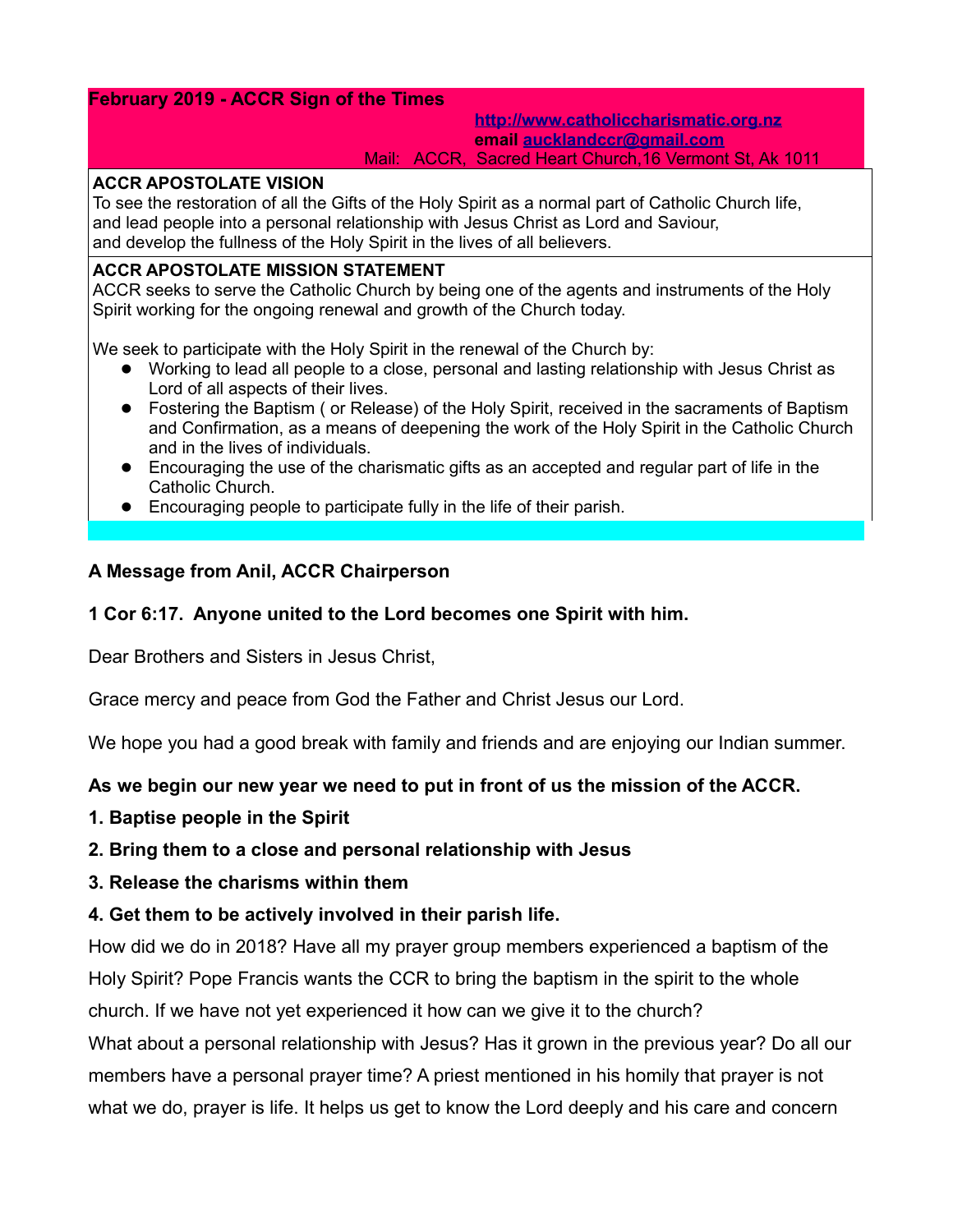for us. If we are one spirit with Jesus then we can share this same spirit with others. Is the word of God being shared in their homes?

What about the charisms? Are our prayer group members using the charisms regularly? Not just tongues but other gifts as well.

Are our member's actively involved in the parish life. Not just doing service but having a sense of the way in which the Holy Spirit is moving in their parish and family as well.

As we prepare to give birth to Charis let us renew our commitment to the mission entrusted to us.

We plan to have a meeting of leaders from all the streams of Renewal on March the  $9<sup>th</sup>$ , 2019. We will keep you posted.

# **We begin the chapter of Charis in NZ on the 21st of June 2019 with a Mass at the St. Patricks and St. Josephs Cathedral, Auckland. Please put this date in your diary. Please continue to pray for Charis which will come into being on Pentecost 2019.**

The service group is pleased to announce that Engelbert D'Souza from the Milford prayer group has answered the call of the Lord to join the service group. Over the next few months he will take over the treasurers role from Reggis Rego who has decided to step down after almost 11 years in this role. We welcome Engelbert to the service group and we thank Reggis for his efforts in the ACCR as well as the NSC to tidy up the accounts and bring it to acceptable standards. We wish Reggis all the very best in his new call of the Lord.

Also if you would like to start a discipleship school in your parish please contact Mike Lobo.

Once again thank you for all your efforts in spreading the kingdom. Continue to keep the renewal and the programmes in your prayers.

God bless, Anil.

# **Calendar these CCR dates (for more information see below or in later newsletters)**

**Feb 14th: Jericho prayer:** 7- 9pm at Sacred Heart Church, Ponsonby. All welcome to come and pray for the Church, the World and the Renewal.

**March 9th:** 9.30am meeting of all leaders of groups with charismatic spirituality. Prayer group leaders have been sent more information.

**March 27-31: The first ICCRS CHARISM School will be held in Victoria, Australia.**

**Pentecost Sunday:** June 9th 2019

**June 21st:** Mass to celebrate the beginning of Charis. Venue St Patricks Cathedral, Time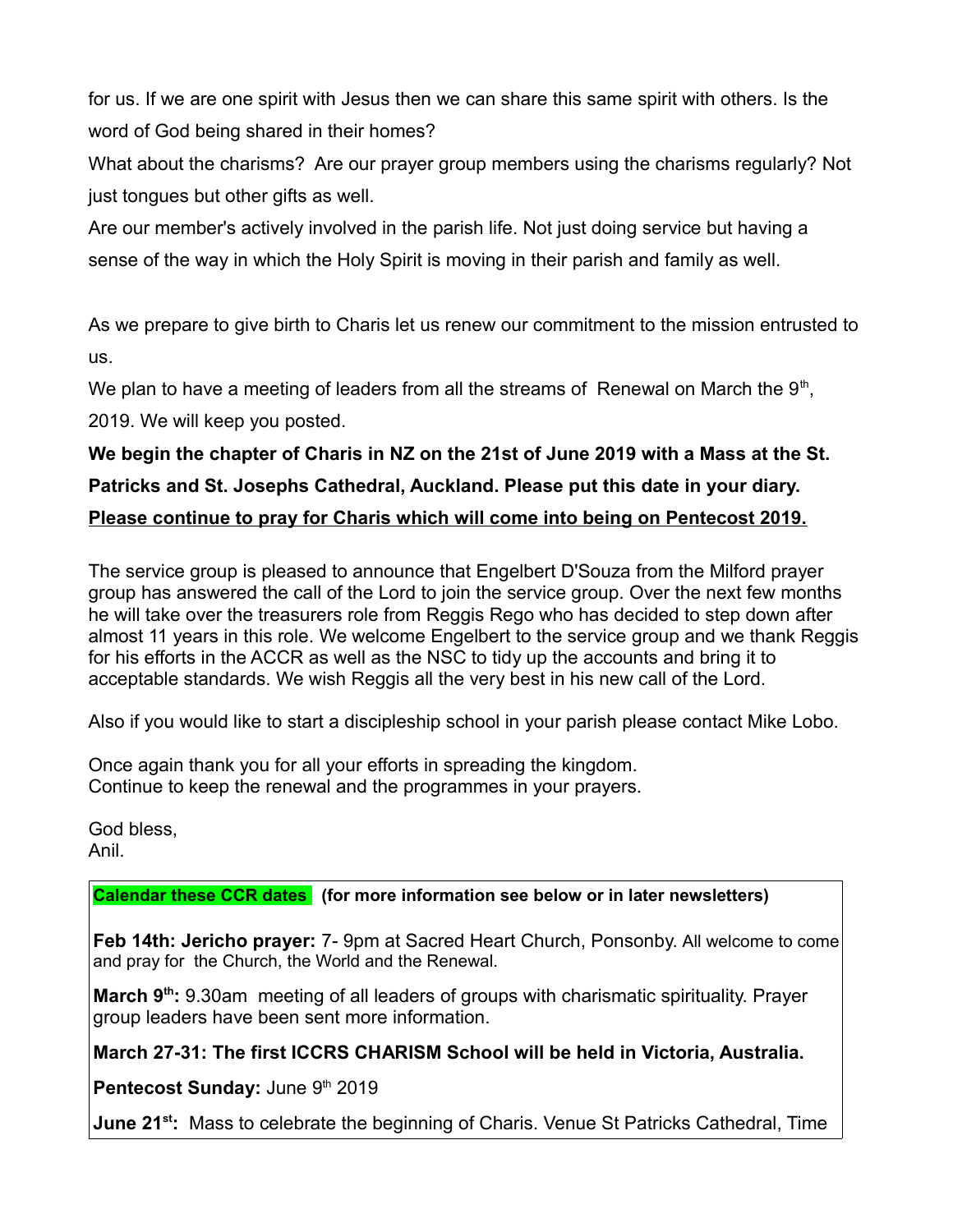7 or 7.30pm.

June 21-23: National Meeting of leaders of Renewal groups. Comumba Centre, Ponsonby.

**Scroll down for more information about these events**

# **Jericho prayer meeting: 7- 8.30pm at Sacred Heart Church, Ponsonby.**

**Next session 14th December. Everyone is invited.** Come and pray for the Church, the World and the Renewal. Please fast if you can. You are welcome to stay after the prayer time for fellowship and food.

# Messages from Diana Ingles.

Please read the following article for some concrete information about what is going on with CHARIS! Special about CHARIS <https://goo.gl/5Xp2uT>

Resignations: Josie has resigned from her position as NSC intercession coordinator and Henk has resigned as Hamilton Chair( but remains as Bishops liason) and Helen Smithson has been appointed as new Chairperson for Hamilton.

I am going to Rome 6th of May to the 9th of June, during this time I will be attending the Vatican training on Exorcism and prayer for Liberation with our Diocesan Exorcist, then I will volunteer at the ICCRS office with my daughter for 2 weeks before attending the CHARIS meetings and Pentecost celebrations as your representative.

The following words were received for Auckland at last years NSC meeting – please pray about these

·Unity of Body over Auckland over body, break down every barrier.

·Angel of breakthrough which is hovering over Auckland will be released over Auckland with unity, one body, one people, one Lord. Break down every spirit of pride.

·Claim good work of Good Shepherd Group's concert "From Darkness to Light". That the 800 people who attended will step into Your light in Your Name Lord.

- ·"Unity in My Spirit "– title of conference or gathering? We speak that over Auckland.
- ·That new people will feel the call of leadership for the DSG.
- ·Repent and Believe.

 $\bullet$ Scripture Rev 20 1 – 3. Chain up cultural differences and throw them into the abyss.

·Repentance of the "idol of culture" and asked for forgiveness and healing.

# The first ICCRS CHARISM School will be held in Victoria, Australia beginning on Wednesday 27<sup>th</sup> March and concluding on Sunday 31 $^{\rm st}$  March.

Topics to be covered will be in the areas of Healing; Deliverance; Word Gifts (Tongues,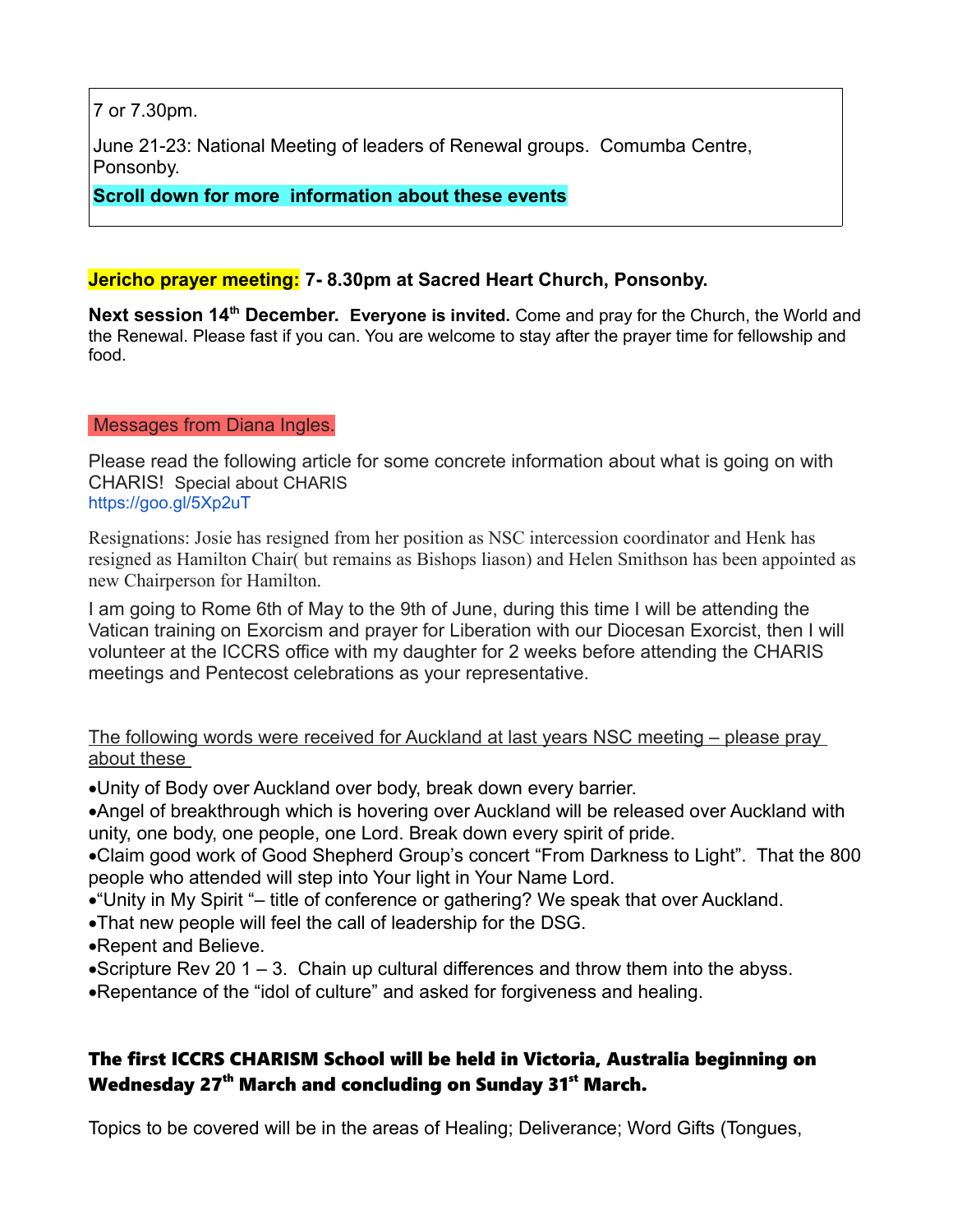Interpretation of Tongues); The Gifts of Revelation (Prophecy, Word of Knowledge, Discernment) ; Faith, Healing, Deliverance and Miracles as well as other Charisms used for building up the Body of Christ.

This School, the first to be held for ICCRS, will include excellent teachings along with dynamic workshops, personal prayer and empowerment. Topics will explore in depth many Charisms of the Holy Spirit and ways in which these gifts can be used in everyday life while providing opportunities to practice that which has been taught.

The particular benefit of this School is that the numbers are expected to be kept low (around 50) therefore leaving time for opportunities of ministry and interaction, such as Q & A sessions. It will also help you identify your own particular charisms, something many find difficult to do.

 Further details can be found on the ICCRS Website [www.iccrs.org](http://www.iccrs.org/) and [www.ccr.org.au](http://www.ccr.org.au/)  OR contact Ann Brereton, Oceania ICCRS Representative annbrereton58@gmail.com

Please contact Anil if you are thinking of going to this school.

### News from the prayer groups.

**St John's Prayer Group, Orewa.** Our prayer groups were asked by the Parish Council to host the World Day of Prayer which will be held in our church this year, on Friday 1st March.

The Service has been prepared this year by the women of Slovenia – **if anyone knows of some person from Slovenia with a flag and or costume we would be grateful for these items.**

We are happy to be given this responsibility which is a vote of confidence in our prayer group – and an opportunity to serve as well as bring our fellow Christian Churches in the Hibiscus Coast area together as one in Christ Jesus.

# **Jesus the Good Shepherd prayer group, Milford:**

This year we will focus on 'Being Faithful', as we seek to 'Be Led by the Spirit' in these three areas: 1. Lordship of Jesus

- 2. Daily personal learning of the Word of God (writing down what the Holy Spirit teaches us)
- 3. Baptism and Moving in the Gifts of the Holy Spirit.

We will organise an LiSS and also help the parish with fundraising for renovations to Milford Church.

**The Living Water prayer group, Mairangi Bay:** We are having a series of teachings on the Charisms of the Holy Spirit and plan to have a Life in the Spirit seminar for Youth on May 25-26.

### **St Vincent de Paul prayer group: <https://svdpprayergroup.wixsite.com/svdpprayergroup>**

We are officially starting the year with an Empowerment Evening with Mos. David Tonks thru an inspiration talk on this year's SVdPPG Theme "Walk with Faith, Not by Sight" (2COR 5:7). Our meetings are now on **1 st and 3rd Saturdays of the Month**.

Here is the first part of this years plan. Feb (16/02/19) Empowerment Evening w/ Mons. David Tonks Mar ((02/03/19) Bible Study Session#1 (Sacrament of Reconciliation)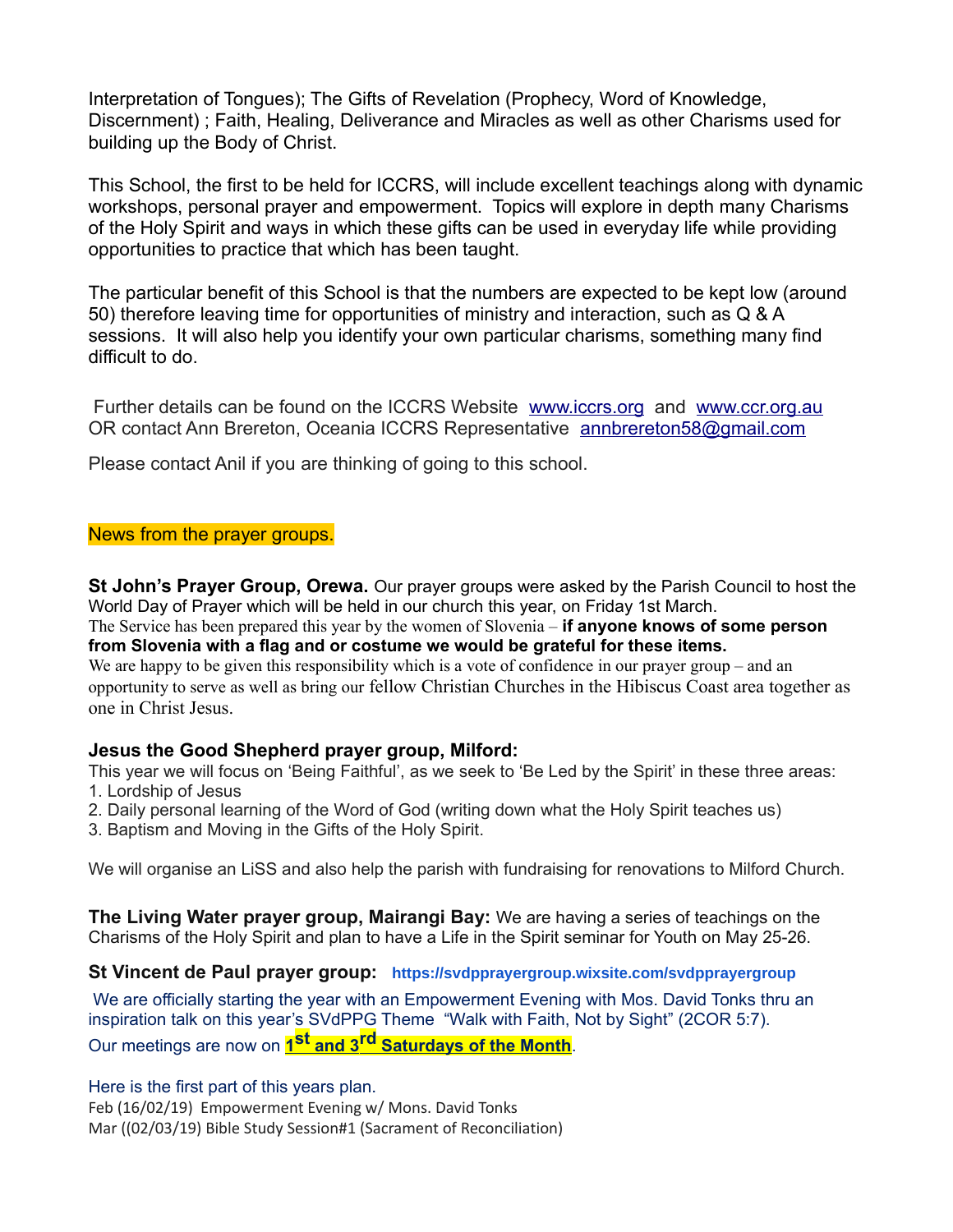(16/03/19) Formation Evening #1 (Faith Saves) w/ Fr. Larry Rustia (30/03/19) Easter Activity

### Reading Material.

Here is the first issue of the 2019 ICCRS Newsletter and Leaders Bulletin.

Great reading, with an emphasis this month on articles related to Worship.

To view them, please click on the links below.

If you would like to Subscribe for both the ICCRS Newsletter and the ICCRS Leadership Bulletin by post, the annual subscription would be € 25 (postal cost included). Click on the following link to download the Subscription Form: <https://drive.google.com/file/d/0B4v7pgUTfSRGTGhXN1N2aTJxVUk/view>

Otherwise you can subscribe annually for an email version of the Newsletter for free and pay15 euros for the email version of the Leader Bulletin.

ICCRS Newsletter <https://goo.gl/8bTrmC>

ICCRS Leadership Bulletin

<https://goo.gl/VT8NyX>

**For issues of Euccril go to<http://www.isidor.se/ccreurope/nl-nl/documents/eng.aspx>**

**Issue 314 has an interesting report of the Renewal in Hungary.**

**ACCR Prayer intentions** 

Service group Diana Ingle, National Service Committee and all CCR Leaders For the intentions of ISAO and ICCRS New members for Service Group Life in the Spirit seminars Prayer group leaders and prayer group initiatives For all members of the renewal who are sick **Youth, particularly those involved in CCR**  Conversion of ISIS leaders and members Persecuted Christians The Replenish Healing Centre. Financial support welcome as many of the guests are struggling financially. The centre near Christchurch is run by Catholic Charismatics! <https://givealittle.co.nz/org/replenish-respite-and-healing-trust>

Regular events

Prayer groups: See website for meeting places and times. **[http://www.catholiccharismatic.org.nz](http://www.catholiccharismatic.org.nz/)**

HSI schools 2018

**St Dominics, Blockhouse Bay: Wed 7.30pm Contact Annlyn Lopez** [annlyn.Lopez@nzta.govt.nz](mailto:annlyn.Lopez@nzta.govt.nz)